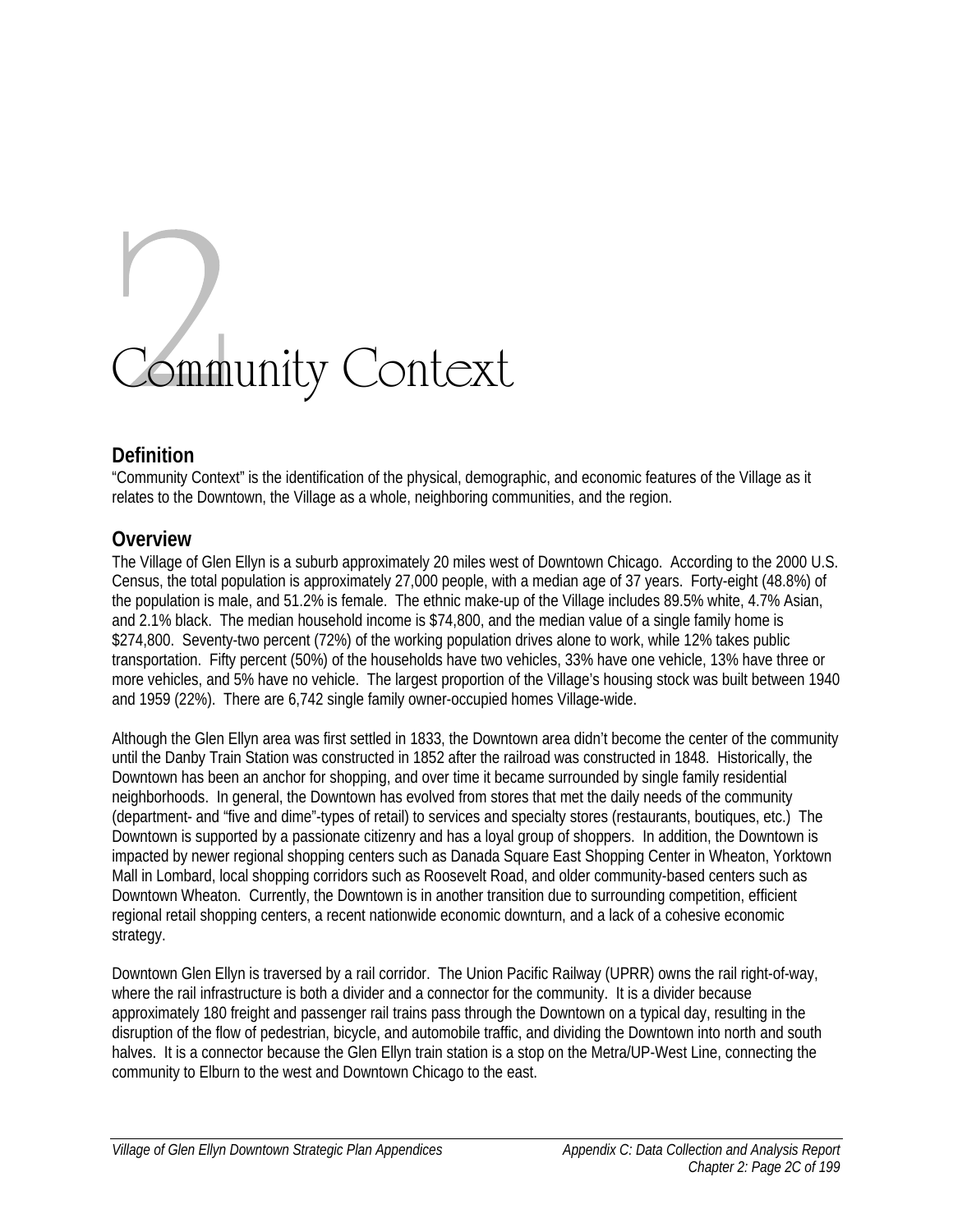Roosevelt Road is also a divider and a connector for the greater Glen Ellyn area. It is a divider with an average annual daily traffic volume of 43,700 vehicles, resulting in a pedestrian-, bicycle-, and automobile-unfriendly corridor, where someone – if given the option – may choose not to cross if it wasn't necessary. Also, there is a higher social status associated with the homes and neighborhoods north of Roosevelt Road compared to the homes and neighborhoods to the south of Roosevelt Road. Roosevelt Road connects the Village to other local communities, and regionally through a connection with the interstate system.

Community-based organizations in the Village include the Chamber of Commerce, the Economic Development Corporation, and Go Downtown!, to name a few. In addition, the College of DuPage is willing to partner with the Village of Glen Ellyn on Downtown projects and initiatives for the mutual benefit of both parties.

# **Neighboring Communities**

Glen Ellyn's immediate neighbors along the Metra/Union Pacific Line are Wheaton to the west, and Lombard to the east. Other neighboring communities include Carol Stream and Glendale Heights to the north, and Lisle and Downers Grove to the south.



Wheaton and Downers Grove are experiencing active downtown reinvestment levels. Wheaton's downtown is the future home of First Trust Portfolio's headquarters, and Downers Grove's downtown is home to many mixed-use and multiple family developments. Both have newer parking structures in their Downtowns as well.

In Wheaton, the central business district is a focus of the community representatives. The Courthouse Square development – which honors the history of Wheaton – will provide more than 200 dwelling units in the downtown when all phases are completed. The Wheaton Property Partners' retail, commercial, and parking garage development will be home to First Trust Portfolio, and provide approximately 20,000 square feet of retail space and 400 parking spaces in the downtown, resulting in more foot traffic for local merchants.

In addition, the City of Wheaton hired a retail consultant to work with City staff and Wheaton business groups to recruit and retain businesses in the downtown.

Other priorities for the City of Wheaton include a pedestrian underpass in the Central Business District, affordable housing, (for senior, young family, and other households), green initiatives, and revenue-enhancement alternatives.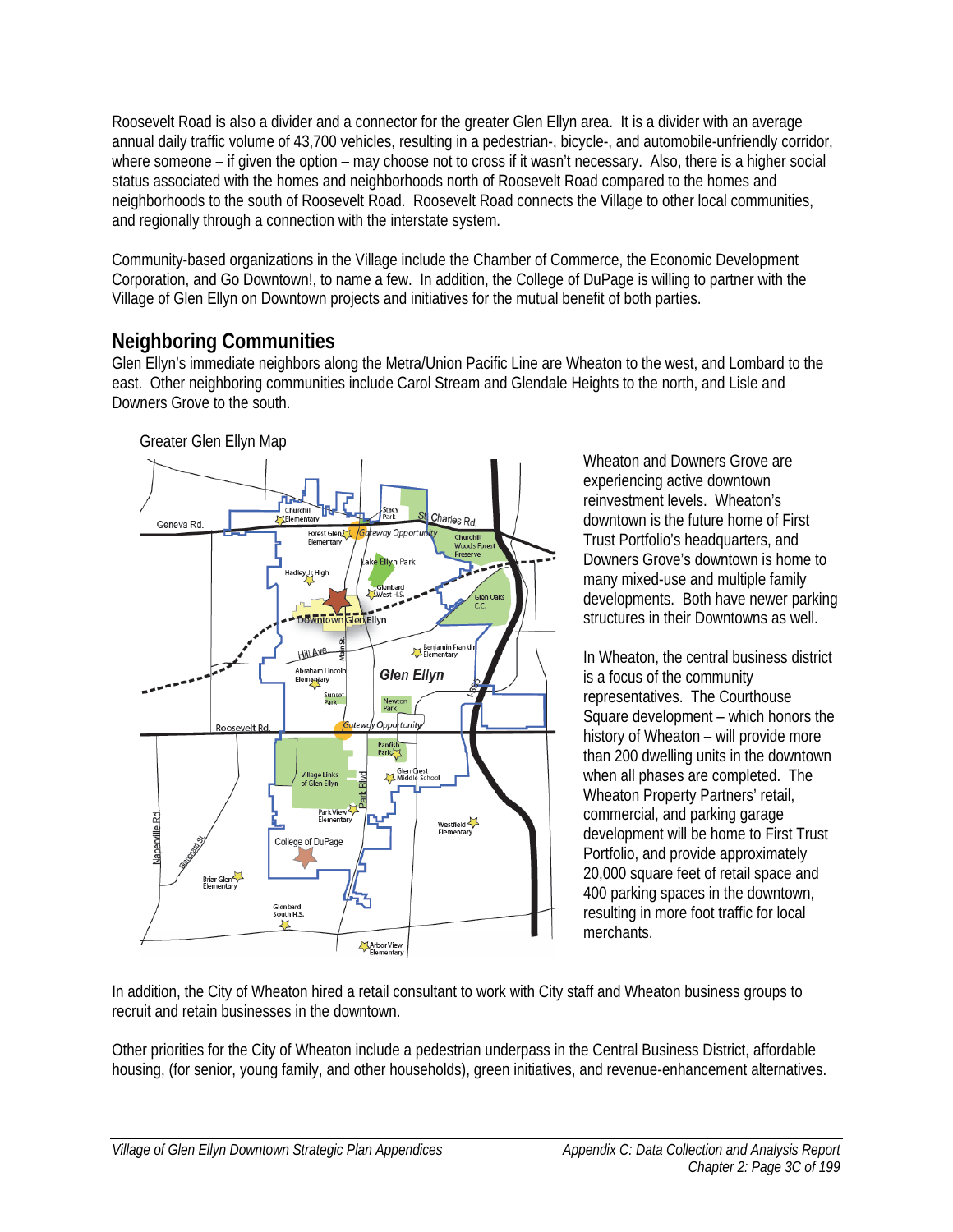Former Downers Grove Mayor Krajewski was very instrumental in bringing reinvestment into his downtown, had a developer-friendly attitude, encouraged the use of Tax Increment Financing (TIF) funds for redevelopment, and recently spoke at a Go Downtown! membership meeting. The TIF funds have primarily been used for subsidizing infrastructure improvements.

The Village of Downers Grove established an Economic Development Corporation in 2006; however, the focus of this group is on the community outside of the downtown area. The Downers Grove Downtown Management Corporation focuses on downtown issues and is funded by the Village.

Downers Grove recently completed a development "pattern book" (an existing conditions book of the downtown buildings), which will serve as a guide to the creation of Design Guidelines (expected to be adopted in January 2009).

There has been a lot of interest in housing in Downers Grove downtown area, including buildings with a potential building height of six to seven stories, townhouses (with an estimated value of \$400,000-700,000), and senior housing. A parking deck was recently constructed behind some downtown buildings (it is approximately 2.5 years old) and has helped with some of the downtown parking issues. Currently, the Village is focusing on public plazas and greenspaces in the downtown area.

Both of these nearby communities – and other communities such as Lisle – can serve as resources and inspiration for the Village of Glen Ellyn as it pursues future reinvestment in the Downtown.

# **Community History**

From Babcock's Grove in 1833, to DuPage Center in 1834, to Stacy's Corners in 1835, to Newton's Station in 1849, to Danby in 1851, to Prospect Park in 1874, and Glen Ellyn in 1891, the community has changed with its names and the times. The original settlement location for the Glen Ellyn area was at Stacy's Corners. The center of the Village relocated when the railway was constructed and Danby Station was constructed. In 1891, Glen Ellyn was advertised as Chicago's newest suburb and health resort. In the 1920s, the Village's Plan Commission influenced architectural standards with Old-English Tudor and Half-Timber as the preferred architectural styles. The Downtown has transitioned over the years from a rail-oriented trading post to a full-service Downtown with retail anchors such as Sears to a struggling community shopping center that competes with auto-oriented shopping centers such as Danada Square East Shopping Center at Butterfield Road and Naperville Road in Wheaton.

# **Current Community**

The Village of Glen Ellyn is a desirable community in which to live. The high-quality housing stock and school districts, with convenient access to neighboring communities and the region, are key features that families look for. In addition, the Downtown is a major selling-point for those who choose to buy a home nearby.

Most customers of Downtown retailers and restaurants originate from within Glen Ellyn, Wheaton, or other nearby communities. As described in the main report, more than 80% of those responding to the Downtown Glen Ellyn merchant survey indicated that they traveled fewer than ten minutes to reach their destinations in the Downtown. More than 70% of respondents reside within the Glen Ellyn zip-code (60137). The primary market area for Downtown retail uses is estimated to extend two to three miles from the Downtown, generally bounded by North Avenue and Butterfield Road to the north and south and I-355 and Naperville Road/Main Street – Wheaton to the east and west.

The perception of a parking shortage – and the reality of a less-than-ideal public parking arrangement – affects the Downtown. It keeps potential customers from considering the Downtown as a potential shopping destination, or – for those who do visit the Downtown – they may choose to shop elsewhere because there is no available parking space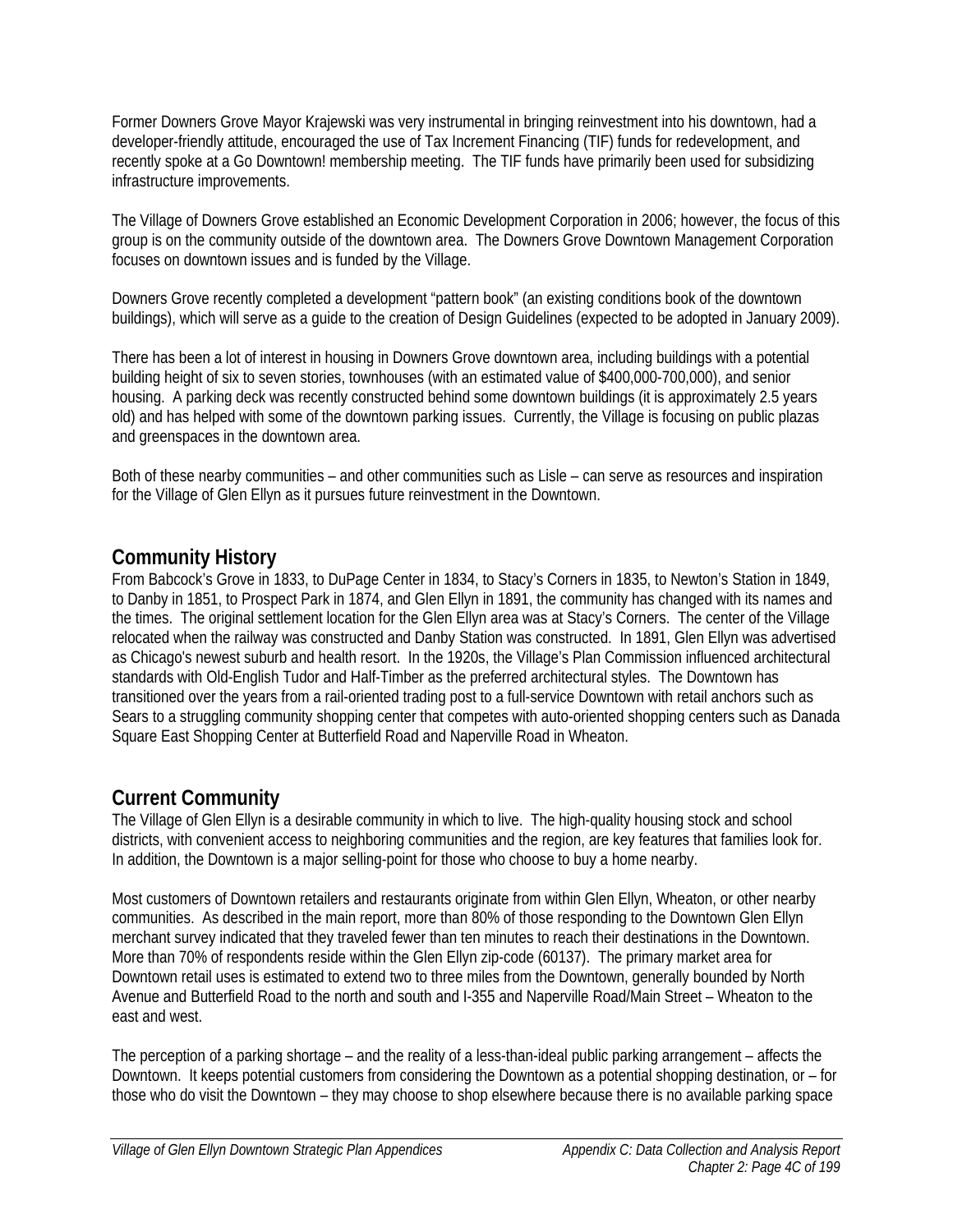within a preferred distance from their desired destination(s), they are unaware of all the off-street parking lot locations available to them, or they are unaware that they are able to park in some lots after 11:00 a.m.

The Downtown has serviced the community for over 100 years; therefore, interior and exterior maintenance of – and upgrades to – the older buildings are necessary to service the community now and for future generations. The streetscape has many positive qualities – street trees in the core area, continuous sidewalks, on-street parking, and street furnishings, to name a few items; however, it also needs to be maintained and enhanced through additional street trees outside of the core area, regular pavement safety checks, a coordinated snow removal and ice prevention system, and more frequent trash and recycling collections.

The existing vision for the Downtown in the 2001 Comprehensive Plan includes an "active, pedestrian-oriented area containing an exciting mix of shopping, entertainment, public, and residential uses". In addition, a new commuter rail station, protection from through traffic, and safety and convenience for pedestrians and bicyclists are envisioned. A full-time "champion" of the Downtown is needed in order to infuse this vision into the Downtown.

Youths and stay-at-home-moms are primary consumers in the Downtown. Requests made during the Main Street Design Studio and Charette event included shops with basic necessities at affordable prices (including children's clothing), men's stores, and after school activities and events for children (especially when they have half-days off).

Downtown's commercial competition within the community is located along Roosevelt Road and Stacy's Corners.

Roosevelt Road is the primary commercial corridor in Glen Ellyn. It has approximately 720,000 square feet of retail, with an Average Annual Daily Traffic (AADT) for the Roosevelt Road corridor of 43,700 vehicles.

Stacy's Corners is the first commercial center in Glen Ellyn. It has approximately 28,000 square feet of retail, with an Average Annual Daily Traffic (AADT) for the St. Charles/Geneva Road corridor of 18,500-19,200 vehicles.

Downtown is the heart of the community of Glen Ellyn. It has approximately 255,000 square feet of retail, with an Average Annual Daily Traffic (AADT) for the Main Street corridor of 9,500 vehicles.

The Downtown has many advantages, which include:

- A central location and preferred destination for the affluent and loyal residents of Glen Ellyn.
- **Proximity to I-355 and its associated transportation linkages.**
- A Metra station, which enhances accessibility and stimulates some demand for retail goods and services from commuters.
- The Illinois Prairie Path, connecting the Downtown to other communities with other modes of transportation.
- Glenbard West High School located just outside the Downtown area.
- **Historic architecture.**
- A growing number of eating and drinking establishments, a grocery store that attracts frequent visitation of local households, and a variety of unique, specialty merchants and service providers with loyal followings.

While the Downtown has many advantages, there are several trends that indicate a downturn. Recently, Downtown Glen Ellyn has experienced increasing store turnover and increased vacancy rates. Over 40% of the vacant retail space in Glen Ellyn is located Downtown. Downtown's share of Village-wide sales decreased to 19% in 2005 from 20% in 2000 and a high of 21% in 2004. A shift in the Downtown commercial establishments – in which retail stores and associated employment opportunities are being replaced with service businesses and associated employment opportunities – is consistent with regional and national trends.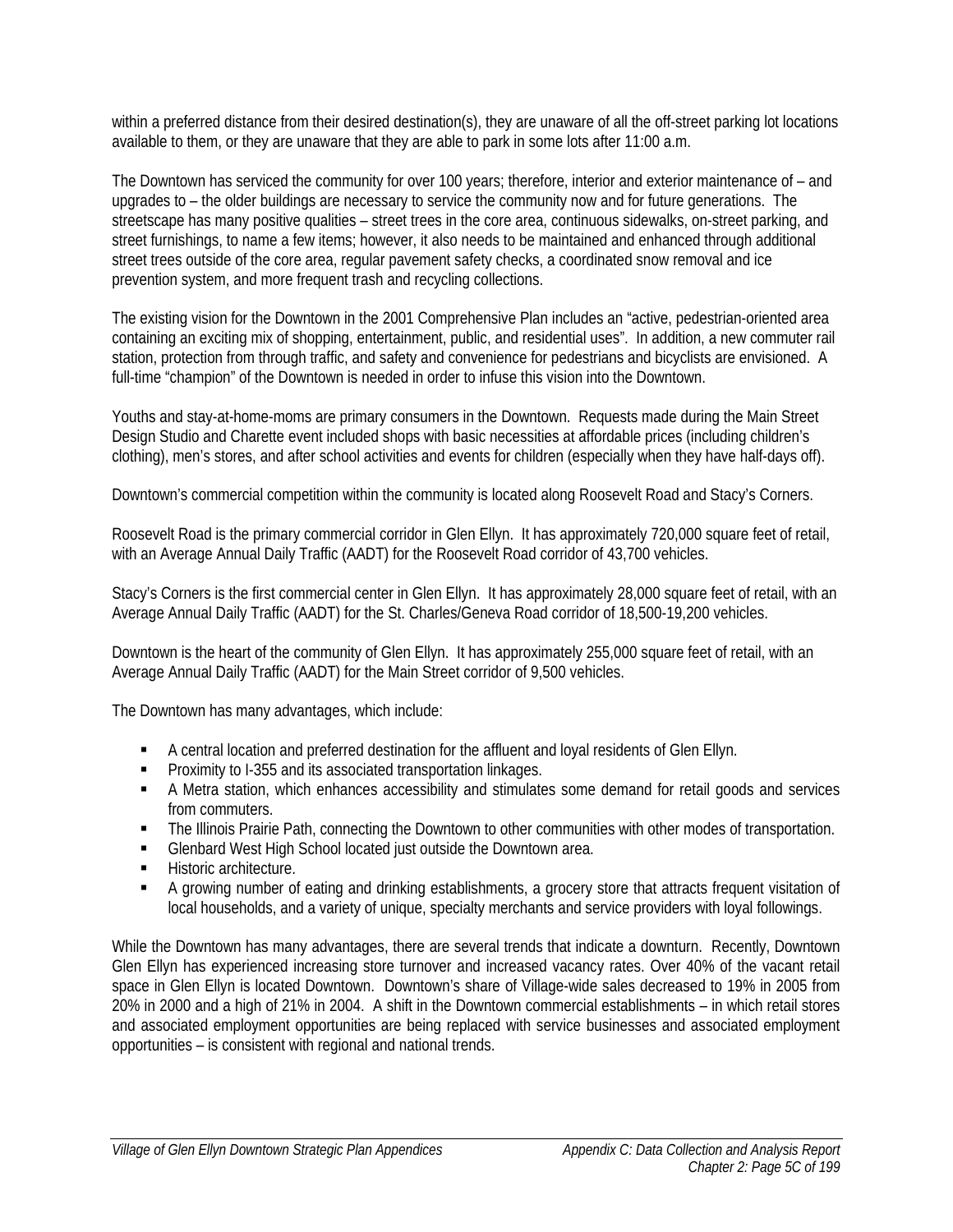#### **Community Organizations**

The Village has many community organizations that are passionate about the success of Glen Ellyn, and for some, the health and vitality of the Downtown is its primary focus. Those organizations and other entities are willing to help the Village implement its Downtown Strategic Plan once it's adopted.

#### Chamber of Commerce

"The purpose of the Glen Ellyn Chamber of Commerce is to foster and promote the business and professional interests of Glen Ellyn and adjoining areas, and to promote the welfare of the Glen Ellyn Community." (Source: www.glenellynchamber.com)

#### Downtown Glen Ellyn Alliance

"Glen Ellyn's downtown business district, with its independent retailer base, faces enormous competition from surrounding options for shopping in metro Chicago. To help offset this competition, the Village of Glen Ellyn, the Glen Ellyn Economic Development Corporation, the Village of Glen Ellyn Central Business District Retail Merchants and the Glen Ellyn Chamber of Commerce came together in 2006 to create a central business district retail partnership, also known as the Downtown Glen Ellyn Alliance. The Downtown Glen Ellyn Alliance is a separate entity from the Village of Glen Ellyn whose goal is to increase foot traffic and sales in the central business district by planning events and heightening awareness and visibility of downtown Glen Ellyn as a destination for shoppers and diners. To reach this goal the Downtown Glen Ellyn Alliance is working with the entire central business district community to (plan events that) market and promote (Downtown) Glen Ellyn. The Downtown Alliance is also in the process of creating additional downtown events to attract additional customers in the downtown." (Source: Downtown Glen Ellyn Alliance.) A commitment to fund the Downtown Glen Ellyn Alliance was made for a temporary period of 2006 through 2009, with an option to extend its funding and responsibilities thereafter.

## Economic Development Corporation

"The mission of the Glen Ellyn Economic Development Corporation (EDC) is to provide an environment that is conducive for attracting and keeping business in Glen Ellyn." (Source: www.glen-ellyn.com/edc)

# Go Downtown!

"A resident-based organization dedicated to celebrating and supporting Glen Ellyn's historic downtown commercial district." (Source: www.downtownglenellyn.com)

#### Historical Society

"The purpose of the Society is to investigate and study the history of Glen Ellyn and vicinity." (Source: www.glen-ellyn.com/historical)

# Citizens for Glen Ellyn Preservation

The mission statement for the Citizens for Glen Ellyn Preservation is:

"We are a group of citizens who want to safeguard the distinctive character, history and architectural integrity of the Glen Ellyn community through historic preservation, planning and sensible growth.

"The members of *Citizens for Glen Ellyn Preservation* came together because of their concern about the number of teardowns in the Village of Glen Ellyn, the types of buildings targeted for teardowns and the size of the structures replacing those buildings.

"We believe that Glen Ellyn can preserve its cultural history and built-environment just as other cities, towns and villages are doing throughout Illinois and the country. Our goal is not to stop teardowns altogether, but encourage the Village government to reduce the rate of teardowns of homes and buildings that are historically and architecturally significant.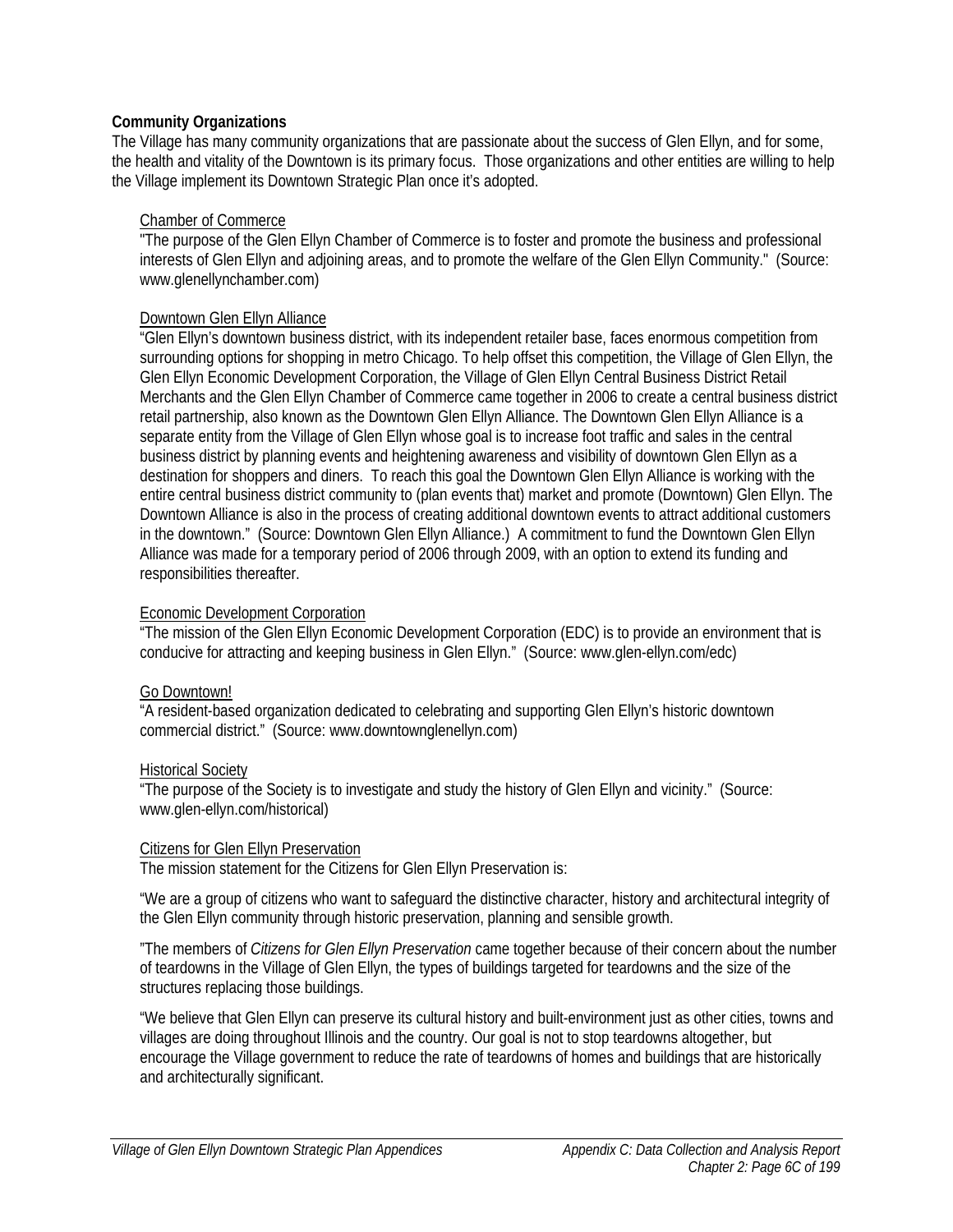"We believe that citizens joining together can make a difference and that we can bring another point of view to the Village government." (Source: glenellynpreservation.org/site/about.html)

It is recommended that these organizations be assessed and reorganized to improve their effectiveness to champion Downtown issues. These organizations can affect the business climate, create a customer-friendly place to do business, facilitate Downtown reinvestment, and organize promotions and marketing. In addition, all efforts need to be coordinated with the Village of Glen Ellyn.

#### **Public Resources**

In addition to the community organizations, other public resources protect the community, educate the students, and provide recreational opportunities for all members of the Village of Glen Ellyn.

#### Department of Planning and Development

"The Department of Planning and Development administers codes associated with development and building safety. The Department is responsible for coordinating, reviewing and monitoring private and public developments, primarily through the interpretation and administration of the Zoning Code, Building Code, Electric Code, Plumbing Code, Subdivision Regulations, Grading and Stormwater regulations, Appearance Review Guidelines, and Sign Code." (Source: www.glenellyn.org/plandev/plan.htm)

#### Glen Ellyn Police Department

The Glen Ellyn Police Department is "committed to providing a high level of law enforcement services to our residents, businesses and visitors." (Source: www.glenellyn.org/police/police.htm)

#### Glen Ellyn Volunteer Fire Company

"The mission of the Glen Ellyn Volunteer Fire Company is to provide timely, professional, and safe emergency service for the preservation of life and property. Minimizing fire loss and the patient's best interest are always first priority with the Glen Ellyn Volunteer Fire Company."

"We are committed to continuous improvement in providing 'state-of-the-art' fire suppression/prevention and patient care for all we serve. To that same end, we are committed to the advancement of our members while continuing our history of quality service to the community." (Source: glenellynfire.com/index.shtml)

#### Glen Ellyn Library

"The mission of the Glen Ellyn Public Library is to provide information, an extensive collection of materials, and programs which enrich and enhance the quality of life in the community. The Library endeavors to furnish open access to both print and electronic sources to foster life long learning and the cultural life of patrons." (Source: www.gepl.org/library/atl\_m.html)

#### Glen Ellyn Park District

"The Park District's mission is driven to foster diverse, community based leisure opportunities, through a harmonious blend of quality recreation programs, facilities and open space which will enhance the quality of life into the future. The Park District is celebrating 85 years of meeting that mission and will continue to provide excellence in our programs and our parks for future generations." (Source: www.gepark.org/boa\_board.htm)

# Milton Township

"The mission of the Assessor's Office is to assess all properties in a manner that is fair, accurate, and equitable to all." (Source: www.miltontownshipassessor.com/)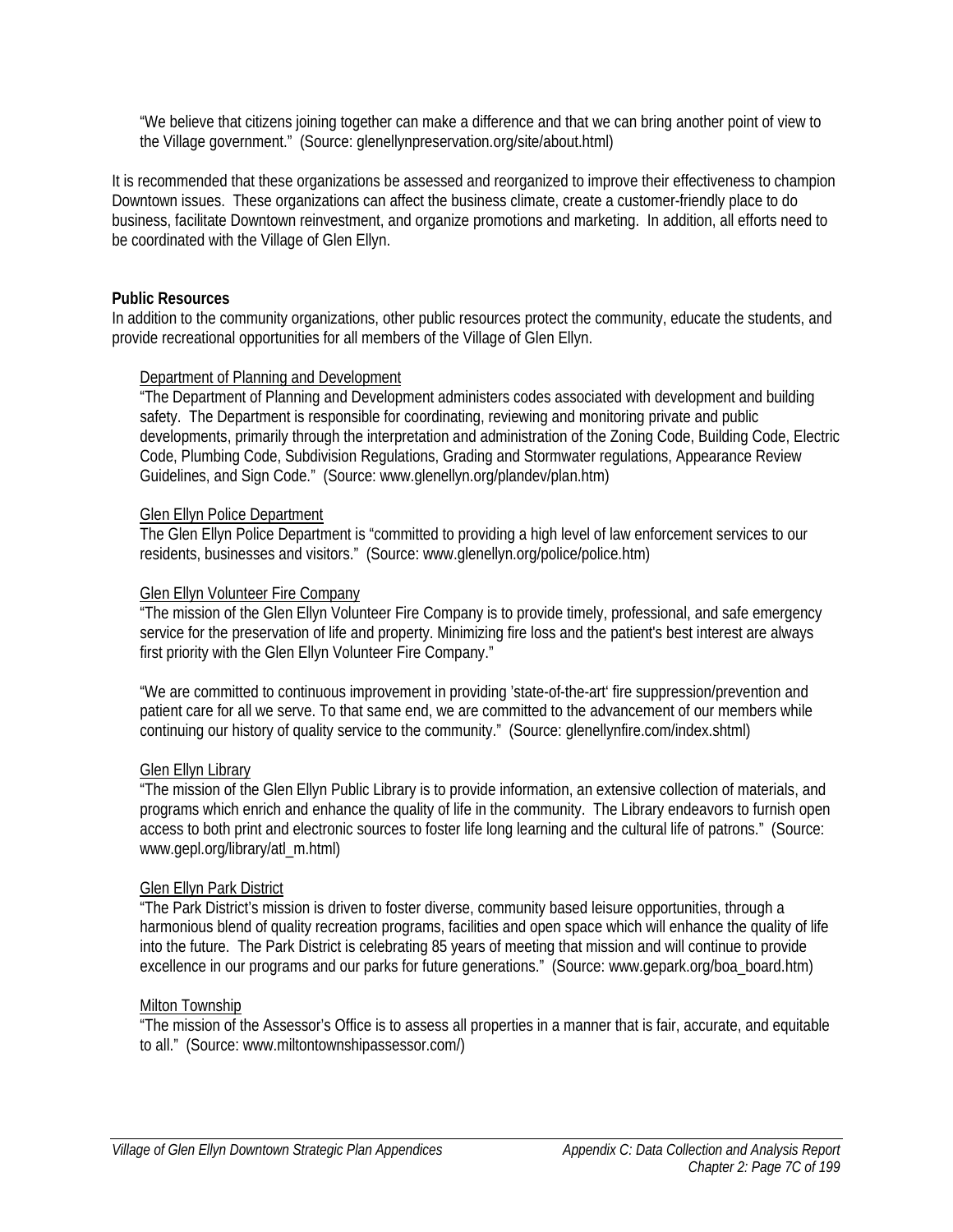## **Schools**

Glen Ellyn is served by three public school districts and the College of DuPage.

#### *Glen Ellyn School District 41*

"It is the mission of District 41 to advocate for students enabling each one to optimize his/her potential within a culture of continuous improvement." **Vision:** Exceptional Learning in a Respectful and Supportive Environment. (Source: www.d41.dupage.k12.il.us)

## *Glenbard High School District 87*

"Glenbard District 87 is a school community where all students are empowered to become self-directed learners who contribute to our world and are inspired to pursue their dreams." **Motto:** Inspire…Empower… Succeed. (Source: www.glenbard87.org)

#### *Community Consolidated School District 89*

"The mission of Community Consolidated School District 89 is to prepare our students for a successful future through continuous improvement of learning, satisfaction, and resource utilization." **Motto:** Learning for Life. (Source: www.ccsd89.org)

#### *College of DuPage*

"The mission of College of DuPage is to be at the forefront of higher education, serving the needs of the community. The college will be the first place residents turn to for the highest quality educational and cultural opportunities. The college will serve as a model of distinction for community college education." (Source: www.cod.edu/mission\_priorities/mission.htm)

It is recommended that these resources be recruited to be more involved in the Downtown events and activities. In addition, all efforts need to be coordinated with the Village of Glen Ellyn and other community groups.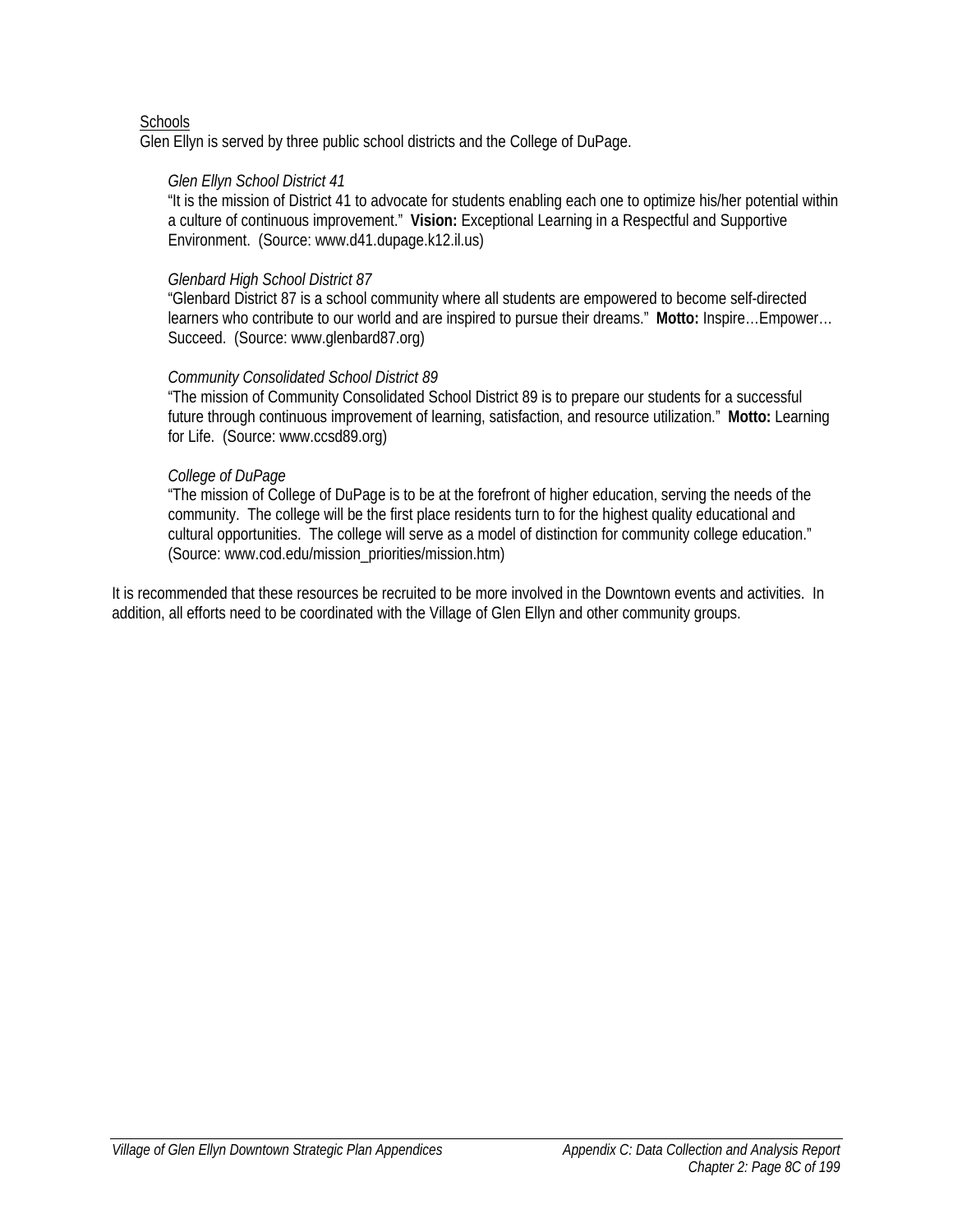#### **Other Resources**

In addition to the community organizations and public resources, other entities are providing their resources to help the Glen Ellyn community.



## Harris Bank/SCORE

Harris Bank, in cooperation with SCORE (Counselors to America's Small Business), has developed a six-month free seminar program to help small businesses get started and grow. The sessions are held at the Glen Ellyn Public Library on the second Tuesday of each month, from May 13, 2008, to October 14, 2008.

# DuPage Public Action to Deliver Shelter (PADS), Inc.

The mission of DuPage PADS is "to end and prevent homelessness in DuPage County." This organization was mentioned many times throughout the public participation process. As of the writing of this report, the Glen Ellyn Police Department is investigating the homeless situation in the Downtown area.

# **Media**

There are numerous media outlets that support communication in Glen Ellyn and the surrounding communities. These outlets need to be a part of the overall promotion and communications efforts for the Downtown. A "brand" for the Downtown should be determined during the planning process or right after the adoption of the Downtown Strategic Plan during the early stages of implementation. The brand name should be simple and have positive qualities.1 Many of the Downtown stores and organizations currently utilize the "Glen Ellyn Style" logo and imagery. A new focus for the Downtown may result from the strategic planning process; therefore, this brand should be revisited if it doesn't emulate the new Downtown vision.

 $\overline{a}$ 1 The Importance of Branding – Can it Really Make a Difference? http://EzineArticles.com/?expert=Charles\_Fuchs.